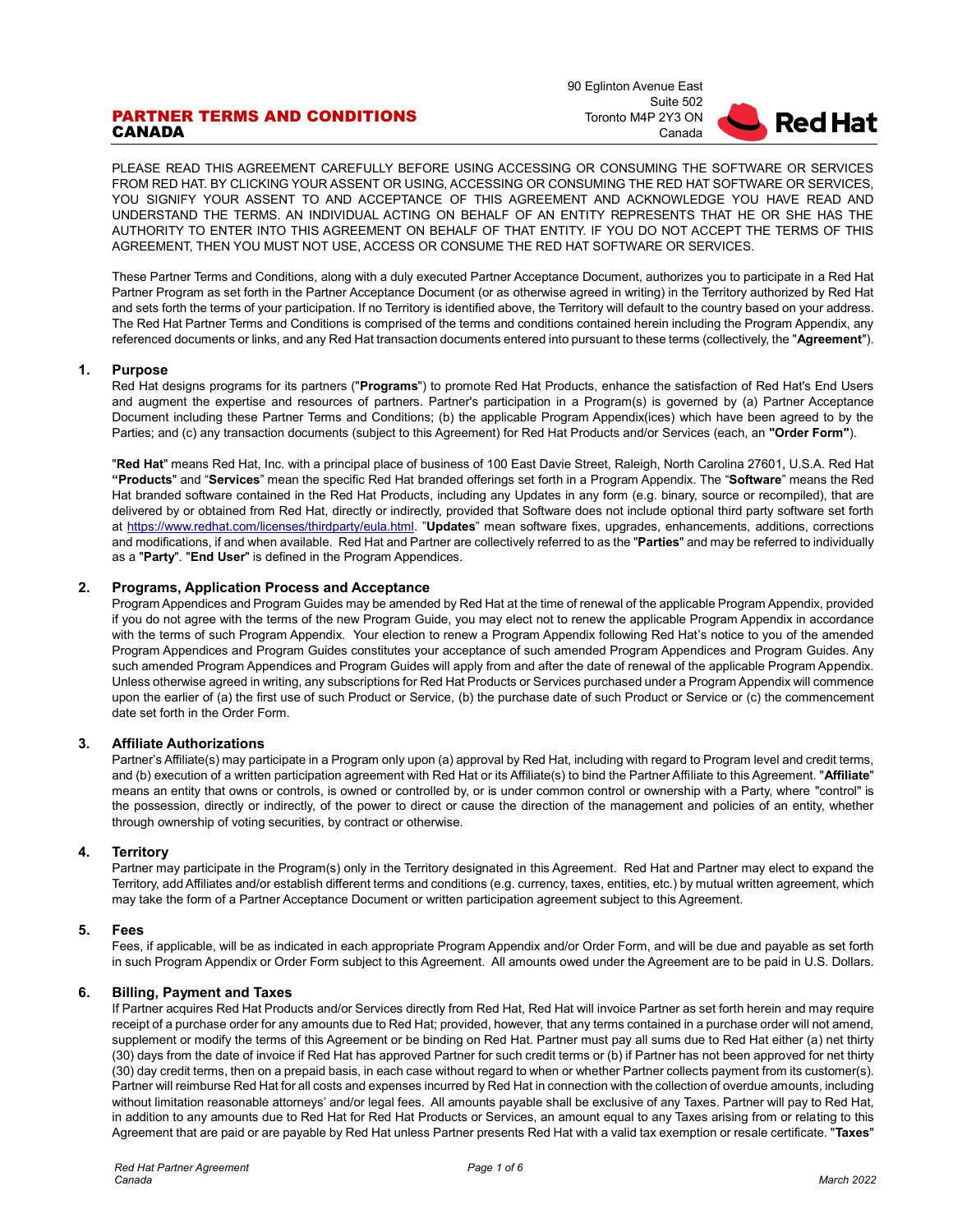means any form of taxation of whatever nature and by whatever authority imposed, exclusive of any taxes based on the net income of Red Hat. In the event of a cross-border transaction, if Partner is required under any applicable law or regulation, domestic or foreign, to withhold or deduct any portion of the payments due to Red Hat, then the sum payable to Red Hat will be increased by the amount necessary for Red Hat to receive an amount equal to the sum it would have received had no withholdings or deductions been made. The Parties will work together in good faith to minimize adverse tax consequences created by cross-border transactions. Any payments more than thirty (30) days past due will be subject to a late fee of one and one-half percent (1½%) per month, or the maximum rate allowable by law, whichever is less.

#### **7. Verifications**

During the Term and for at least two (2) years thereafter, Partner will keep and maintain commercially reasonable written records regarding Partner's use and distribution of the Red Hat Products and Services and business activities related to the Program(s) ("**Records**"). Red Hat may, at its own expense, verify the Records to determine Partner's compliance with this Agreement. This verification may take the form of requests for information, documents or records (to which Partner will respond promptly), on-site visits (for which Partner shall grant Red Hat the requisite access), or both. The Parties will act reasonably and cooperate with each other in respect of such verifications. Any on-site visit will occur during regular business hours and will not interfere unreasonably with Partner's business. For an on-site visit, Red Hat will give Partner at least thirty (30) day's prior written notice.

#### **8. Trademarks**

- **8.1** The term "**Red Hat Marks"** means the trademarks owned by Red Hat or a Red Hat Affiliate that are set forth in an applicable Program Appendix. Red Hat grants Partner a non-exclusive, non-transferable, royalty-free, revocable license in the Territory and during the Term to use the Red Hat Marks solely in connection with the marketing and distribution of Red Hat Products and/or Services as permitted in this Agreement, without the right to sublicense. Partner agrees to use the Red Hat Marks only as stated in this Agreement, and in doing so, to follow the standards of quality established by Red Hat and to adhere to the trademark usage guidelines found at: <http://www.redhat.com/about/corporate/trademark/guidelines> as amended from time to time and any other trademark terms contained in a Program Appendix (the "**Red Hat Trademark Guidelines**"). Any other use of Red Hat Marks is not permitted. Partner will provide Red Hat with representative samples of the use of Red Hat Marks contained within any materials including web pages, marketing, advertising, promotional and collateral materials ("**Promotional Materials**").
- **8.2** All goodwill created by the use of Red Hat Marks by Partner is for the sole benefit of, and accrues to Red Hat. Partner acquires no right, title or interest in Red Hat Marks or the goodwill associated with them, other than the right to use Red Hat Marks in accordance with this Agreement. Partner will not challenge the validity of Red Hat Marks, nor assist anyone in challenging their validity. Partner agrees not to make any application to register any Red Hat Mark or any domain names containing a Red Hat Mark, and not to use or register any trade name, trademark, service mark, slogan, logo or domain name that is confusingly similar to, or a reference to, any Red Hat trade name, trademark or service mark during or after the Term of this Agreement. Partner may not disparage Red Hat, Red Hat Marks or Red Hat Products and Services.

#### **9. Additional Requirements**

- **9.1** Red Hat reserves all rights not expressly granted in this Agreement and all rights not expressly granted to the Red Hat Products and Services (including rights under any trademarks, copyrights, patents or other intellectual property of Red Hat). Partner will not use Red Hat Products or Services to create an offering competitive with Red Hat, directly or indirectly, or, unless specifically permitted in this Agreement, for the benefit of any other person or entity or permit any third party to make such use. If Red Hat determines that any of the Red Hat Products or Services is being used (in whole or in part) by Partner in any way to (a) avoid paying fees that would otherwise be due hereunder, (b) provide Services to third parties outside of the scope of a Program or (c) create revenue without payment of fees to Red Hat for Red Hat Products or Services, Red Hat may immediately suspend performance and/or terminate this Agreement and any Program, and reserves its rights to exercise any and all legal and equitable remedies available to it.
- **9.2** For each Red Hat Product (or Partner product that incorporates a Red Hat Product or Service, in whole or in part) that Partner sells to an End User under a Program Appendix, Partner shall purchase the equivalent Red Hat Product with respect to such conditions as the term (1 or 3 years) and support level. For example, if the End User purchases a one year 24x7 support level Red Hat Enterprise Linux product from Partner, Partner shall purchase a one year Premium (24x7) Red Hat Product from Red Hat. Similarly, Partner is only authorized to resell the complete Red Hat Product it purchased and is not permitted to decouple the Red Hat Product or sell it in parts. For example, Partner will not purchase a one year Red Hat Product from Red Hat and then break it into multiple shorter increments of time for resale. Partner will work with Red Hat to ensure that its resale of Red Hat Products to End Users is consistent with the terms for the Red Hat Products purchased.
- **9.3** Without limiting the generality of Sections 9.1 or 9.2 above, Partner agrees: (i) not to modify the Red Hat Products or Services in any manner unless agreed to by Red Hat in writing and (ii) not to use or resell the Red Hat Products or Services in any manner or for any purpose not permitted by this Agreement, including, without limitation, for Partner's own internal or production use, other than as may be expressly permitted in the applicable Program Appendix or by any applicable mandatory rule of law. For certain Programs and only during the term of the Program, Red Hat may provide Partner with access to non-production, evaluation, development kits and/or not for resale (aka "**NFR**") Red Hat Products for the sole purpose of testing and/or supporting its partners and/or End Users on issues related to Partner's rights and obligations hereunder. Should Partner resell or use its access to such Red Hat Products for Partner's own internal or production use other than as expressly permitted in the applicable Program Appendix, Partner agrees to purchase the appropriate Red Hat Product(s) under Red Hat's standard terms for such resale and/or use, and to pay the applicable fee for all periods. This Agreement establishes the rights and obligations associated with Red Hat's Programs, Products and Services, and is not intended to limit Partner's rights to software code under the terms of an open source license.

#### **10. Intellectual Property**

Partner agrees that all trade name, trademark, service mark, copyright, patent, trade secret, domain name and all other intellectual and industrial property rights anywhere in the world, including moral rights, and all applications, provisional applications, registrations,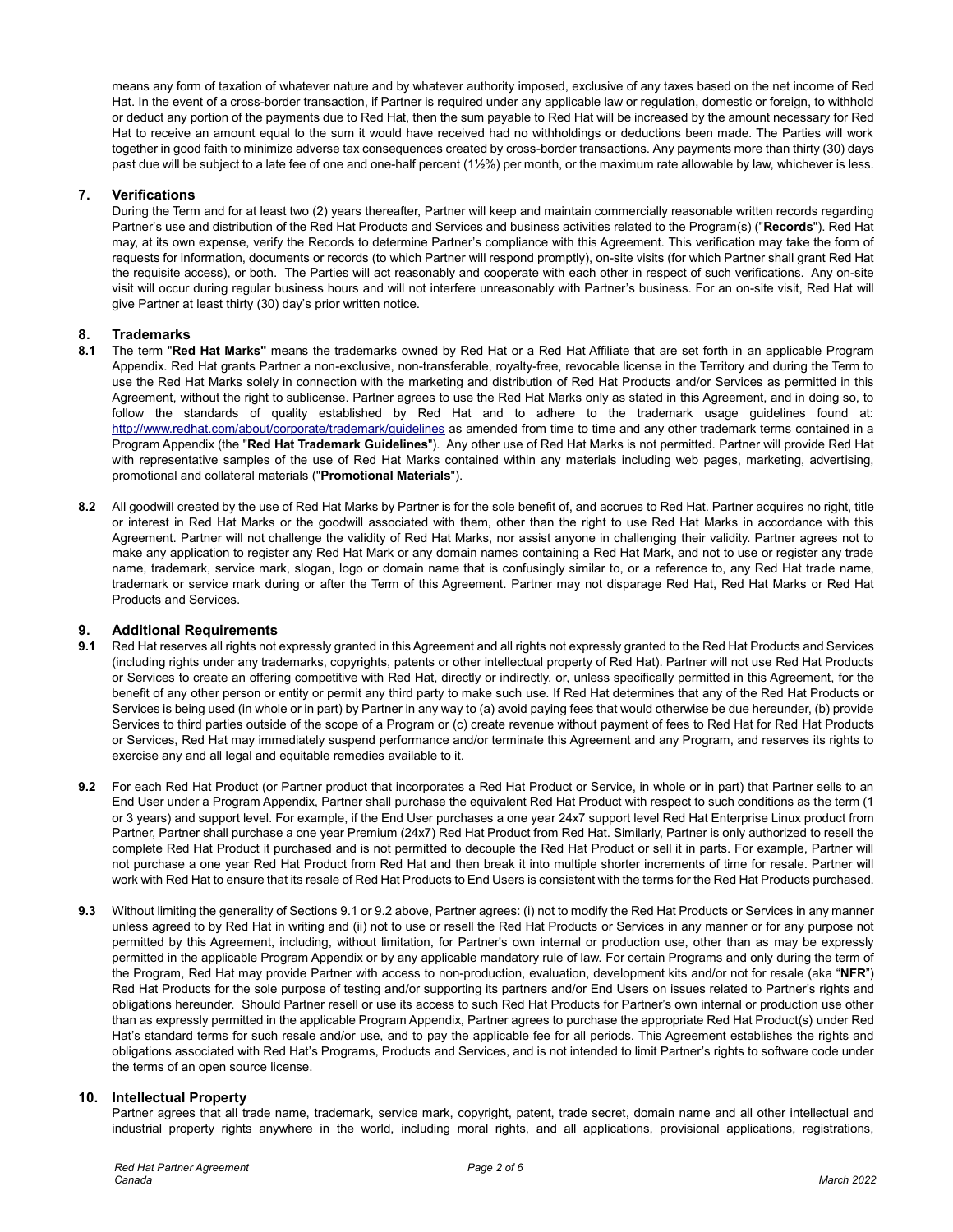continuations and renewals thereof, and all associated goodwill (present or future) in and to the Red Hat Products and Services, are and will, as among the Parties, be owned by and vested in Red Hat or its licensors, notwithstanding any use of terms such as "purchase," "sale" or the like within this Agreement. Red Hat may provide access to third party software programs with the Red Hat Software that are not part of the Red Hat Software. These third party programs are (a) not required to run the Red Hat Software, (b) provided as a convenience, and (c) subject to their own license terms. The license terms either accompany the third party software programs and/or may be viewed at [http://www.redhat.com/licenses/thirdparty/eula.html.](http://www.redhat.com/licenses/thirdparty/eula.html) If Partner does not agree to abide by the license terms for the third party software programs, then Partner may not install, use or distribute them.

## **11. Limited Warranties, Limitation of Liability, Disclaimer of Damages and Insurance and Indemnity**

- **11.1 General Representations and Warranties.** Red Hat represents and warrants that: (a) the Services will be performed in a professional and workmanlike manner by qualified personnel; (b) it has the authority to enter into this Agreement with Partner; and (c) to Red Hat's knowledge, Red Hat branded Software does not, at the time of delivery to Partner, include malicious code for the purpose of damaging or corrupting the Software.
- **11.2 Disclaimer of Warranties.** EXCEPT AS SET FORTH IN SECTION 11.1 ABOVE, TO THE MAXIMUM EXTENT PERMITTED BY APPLICABLE LAW, THE RED HAT PRODUCTS AND SERVICES ARE PROVIDED "AS IS" AND WITHOUT WARRANTIES OR CONDITIONS OF ANY KIND, INCLUDING IMPLIED WARRANTIES OF MERCHANTABILITY, NON-INFRINGEMENT AND FITNESS FOR A PARTICULAR PURPOSE. Partner will make no representations or warranties on behalf of Red Hat regarding the Red Hat Products or Services in connection with the distribution of the Red Hat Products or Services or otherwise.
- **11.3 Limitation of Liability.** TO THE MAXIMUM EXTENT PERMITTED BY APPLICABLE LAW, FOR ALL EVENTS AND CIRCUMSTANCES, RED HAT'S AND ITS AFFILIATES' AGGREGATE AND CUMULATIVE LIABILITY TO PARTNER AND ITS AFFILIATES ARISING OUT OF OR RELATING TO THIS AGREEMENT AND ANY ORDER FORM HEREUNDER, INCLUDING WITHOUT LIMITATION ON ACCOUNT OF PERFORMANCE OR NON-PERFORMANCE OF OBLIGATIONS, REGARDLESS OF THE FORM OF THE CAUSE OF ACTION, WHETHER IN CONTRACT, TORT (INCLUDING, WITHOUT LIMITATION, NEGLIGENCE), STATUTE OR OTHERWISE WILL BE LIMITED TO DIRECT DAMAGES AND WILL NOT EXCEED THE TOTAL AMOUNT PAID TO RED HAT AND ITS AFFILIATES BY PARTNER AND ITS AFFILIATES UNDER THIS AGREEMENT DURING THE TWELVE (12) MONTHS PRECEDING THE FIRST EVENT GIVING RISE TO LIABILITY FOR THE RED HAT PRODUCT OR SERVICE THAT IS THE SUBJECT MATTER OF THE CLAIM OR U.S. \$5,000.00, WHICHEVER IS GREATER. THE FOREGOING LIMITATION SHALL NOT APPLY TO CLAIMS FOR BODILY INJURY (INCLUDING DEATH) AND DAMAGE TO TANGIBLE PERSONAL PROPERTY CAUSED BY THE NEGLIGENCE OF RED HAT OR ITS EMPLOYEES.
- **11.4 Disclaimer of Damages.** NOTWITHSTANDING ANYTHING TO THE CONTRARY CONTAINED IN THIS AGREEMENT OR ANY ORDER FORM, TO THE MAXIMUM EXTENT PERMITTED BY APPLICABLE LAW, IN NO EVENT WILL RED HAT OR ITS AFFILIATES BE LIABLE TO THE PARTNER OR ITS AFFILIATES FOR: ANY CLAIM BASED UPON A THIRD PARTY CLAIM; ANY INCIDENTAL, CONSEQUENTIAL, SPECIAL, INDIRECT, EXEMPLARY OR PUNITIVE DAMAGES, WHETHER ARISING IN TORT, CONTRACT, OR OTHERWISE; OR FOR ANY DAMAGES ARISING OUT OF OR IN CONNECTION WITH ANY MALFUNCTIONS, DELAYS, LOSS OF DATA, LOST PROFITS, LOST SAVINGS, INTERRUPTION OF SERVICE, LOSS OF BUSINESS OR ANTICIPATORY PROFITS, EVEN IF RED HAT OR ITS AFFILIATES HAVE BEEN ADVISED OF THE POSSIBILITY OF SUCH DAMAGES. Without limiting the generality of the foregoing disclaimer, Red Hat Products and Services are not specifically designed, manufactured or intended for use in (a) the planning, construction, maintenance, control or direct operation of nuclear facilities, (b) aircraft navigation, control or communication systems, weapons systems or (c) direct life support systems. Partner agrees that it is solely responsible for the results obtained from the use of the Red Hat Products and Services.
- **11.5 Insurance and Indemnity.** Partner shall put in place and at all times maintain during the Term and for two (2) years thereafter, at its own cost and expense, appropriate and sufficient commercial general liability insurance with a reputable insurance company to cover the activities of Partner contemplated in this Agreement. The premiums for these policies of insurance shall be the responsibility of Partner. Upon request, Partner will provide Red Hat certificates of insurance for all insurance coverage**.** Partner will indemnify and hold harmless Red Hat from any and all liability, losses, costs, damages or expenses, including reasonable attorney's, solicitor's or legal fees and costs, resulting from or arising out of third party demands or claims against Red Hat relating to any of Partner's actions including, but not limited to, performance or non-performance under this Agreement.

## **12. Publicity and Confidentiality**

- **12.1 Publicity.** Partner will keep confidential and will not disclose, market or advertise to third parties the terms of this Agreement (including the fees paid hereunder). Partner or Red Hat may reference its relationship with the other, in the normal course of business including during earnings calls, discussions with analysts, meetings with the press, customer briefings, general marketing activities and in regulatory filings. Neither Party will issue formal press releases or other similar activities referencing the other Party without the written consent of the other Party.
- **12.2 Confidential Information.** The Parties agree that Confidential Information provided under this Agreement will be held and maintained in confidence and each Party will use at least the same degree of care to protect such Confidential Information that it uses to protect its own confidential information, but in no event less than reasonable care. The recipient may use Confidential Information of the other Party only for the purposes of exercising its rights and fulfilling its obligations under this Agreement. Confidential Information may be disclosed only to Affiliates, employees, agents and contractors with a need to know, and to its auditors and legal counsel, provided in each case they are under a written obligation or legal duty to keep such information confidential using standards of confidentiality not less restrictive than those required by this Agreement. **"Confidential Information"** means all information and materials disclosed by either Party to the other during the Term that is either marked confidential or, by the nature of the information or the circumstances surrounding its disclosure, would reasonably be considered confidential. Confidential Information does not include information that (i) is or later becomes publicly available without breach of this Agreement, or is disclosed by the disclosing Party without obligation of confidentiality; (ii) is known to the recipient at the time of disclosure by the disclosing Party without obligation of confidentiality; (iii) is independently developed by the recipient without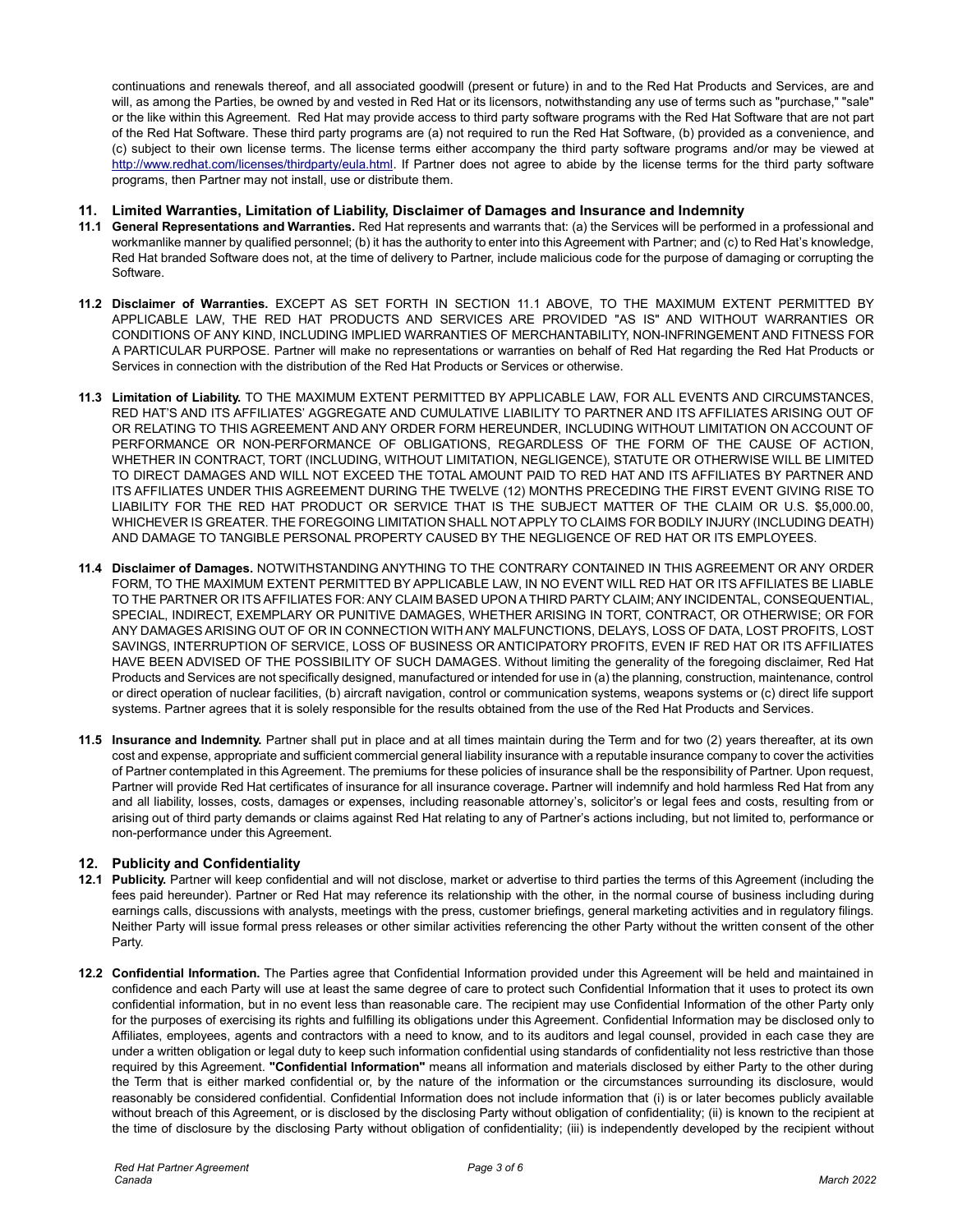use of the Confidential Information; (iv) becomes lawfully known or available to the recipient without restriction from a source having the lawful right to disclose the information; (v) is generally known or easily ascertainable by parties of ordinary skill in the business of the recipient; or (vi) is software code in either object code or source code form that is licensed under an open source license. Except in relation to Partner's obligations pursuant to Section 12.1, both Parties agree that obligations of confidentiality will exist for a period of two (2) years following initial disclosure of the particular Confidential Information.

## **13. Termination**

- **13.1 Term.** This Agreement begins on the Effective Date and continues until the expiration or termination of all applicable Program Appendices ("**Term**"). The term of each Program Appendix is independent of the term of any other Program Appendix. "**Effective Date**" means the first date when both Parties have fully accepted or signed the Agreement.
- **13.2 Termination by Red Hat or Partner.** Red Hat may (without prejudice to any other right or remedy) terminate this Agreement in whole or in part (including any Program Appendix and Partner's participation in any Program) for any reason at any time upon ninety (90) days prior written notice to Partner. If Partner or Red Hat breaches the terms of this Agreement, and the breach is not cured within thirty (30) days after written notice of the breach is given to the breaching Party (except for payment obligations, in which case five (5) days), then the other Party may, by giving written notice of termination to the breaching Party, terminate this Agreement in whole or in part (including any Program Appendix and Partner's participation in any Program) without prejudice to any other right or remedy; unless a shorter cure period is otherwise stated under this Agreement or in the applicable Program Appendix and provided that no cure period is required for a breach of Sections 8, 9.1, 12.2 or 14.3 hereof.
- **13.3 Effect of Agreement Termination or Expiration**. Termination or expiration of this Agreement in whole for any reason will immediately terminate Partner's participation in any and all Programs. Upon such termination or expiration, Partner will immediately (i) cease referring to itself as a Red Hat Partner, or any other title associated with the Program, and using those titles in any communication or advertising; (ii) to the extent applicable, cease all promotion, demonstration, sale(s) and distribution of the Red Hat Products and/or Services; (iii) cease all use of the Red Hat Marks; (iv) return or destroy, at Red Hat's option, all printed materials containing Red Hat Marks, including all documentation and Promotional Materials; and (v) remit all fees due to Red Hat within fifteen (15) days of such termination or expiration. If the termination is not the result of a Partner breach, the Partner will be entitled to sell, for a period of no longer than sixty (60) days after termination, any of its inventory of Red Hat Products (subject to this Agreement) for which Red Hat has been fully paid and that are required to fulfill any unperformed contracts of Partner outstanding at the date of termination or expiration. All rights and obligations of the Parties under this Agreement and all applicable Program Appendices will terminate immediately, except that obligations under Sections 6, 7, 8.2, 10, 11.2 – 11.5, 12, 13.3 - 13.4, 14.1 - 14.3, 14.6, 15, and 17 hereof, and any Partner payment obligations will survive such termination or expiration. Termination of this Agreement shall not affect any agreements between Red Hat and any End User.
- **13.4 No Compensation.** Upon termination or expiration of this Agreement for any reason or at any time, Red Hat will have no obligation to Partner (except as Red Hat otherwise may be liable to Partner for Red Hat's material breach of this Agreement), or to any employee, agent or representative of Partner, for compensation or for damages of any kind, whether on account of the loss by Partner or such employee, agent or representative of present or prospective sales, investments, compensation or goodwill. Partner hereby indemnifies and holds Red Hat harmless from and against any and all claims, costs, damages and liabilities whatsoever asserted by any employee, agent or representative of Partner under any applicable cancellation, termination, labor, social security, payments under national insurance, or other laws or regulations.

#### **14. General Provisions**

- **14.1 Governing Law and Venue.** Any claim, controversy or dispute arising out of or related to this Agreement is governed by the substantive laws of the State of New York. To the extent permissible by law, the terms of the United Nations Convention on Contracts for the International Sale of Goods will not apply, even where adopted as part of the domestic law of the country whose law governs the Agreement. Any claim, controversy or dispute arising out of, or in connection with, or with respect to the validity, interpretation and/or enforcement of the Agreement, including the breach, will be settled exclusively in the state or federal courts of Wake County, North Carolina.
- **14.2 Notices.** All notices, consents, waivers and other communications required or permitted by this Agreement must be in English, in writing, and will be deemed given when (a) delivered to the appropriate address by hand or by nationally recognized overnight courier service (costs prepaid); (b) sent by facsimile or e-mail with written confirmation of transmission by the transmitting equipment delivered promptly thereafter; or (c) received by the addressee, if sent by certified mail, return receipt requested, in each case to the following addresses, facsimile numbers or e-mail addresses and marked to the attention of the person (by name or title) designated hereafter (or to such other address, facsimile number, e-mail address or person as a party hereto may designate by notice to the other parties hereto): For Partner: the most current address/fax number indicated by Partner to Red Hat in writing; For Red Hat: General Counsel, Red Hat, Inc., 100 East Davie Street, Raleigh, North Carolina 27601; Facsimile: +1 (919) 754-3704.

## **14.3 Compliance with Law and Export Controls.**

- **14.3.1**As between Red Hat and Partner, Partner (a) understands that countries, including the U.S. and Canada, may restrict the import, use, export, re-export or transfer of encryption products and other controlled materials (which may include Red Hat Products, Services or related technical information) ("**Controlled Materials**"); (b) will be solely responsible for compliance with any such import, use, export, re-export or transfer restrictions in connection with Partner's use, sale and/or distribution of Controlled Materials; and (c) will be the importer and exporter of record of the Controlled Materials that Partner uses, sells and/or distributes, and is responsible for all associated obligations, including but not limited to, paying all import duties and tariffs, and obtaining any required regulatory approvals, registrations, and export and import **licenses**
- **14.3.2** Partner acknowledges that Red Hat may be prohibited from providing Controlled Material(s) if Red Hat has knowledge or reason to believe that a violation of the applicable law will or has occurred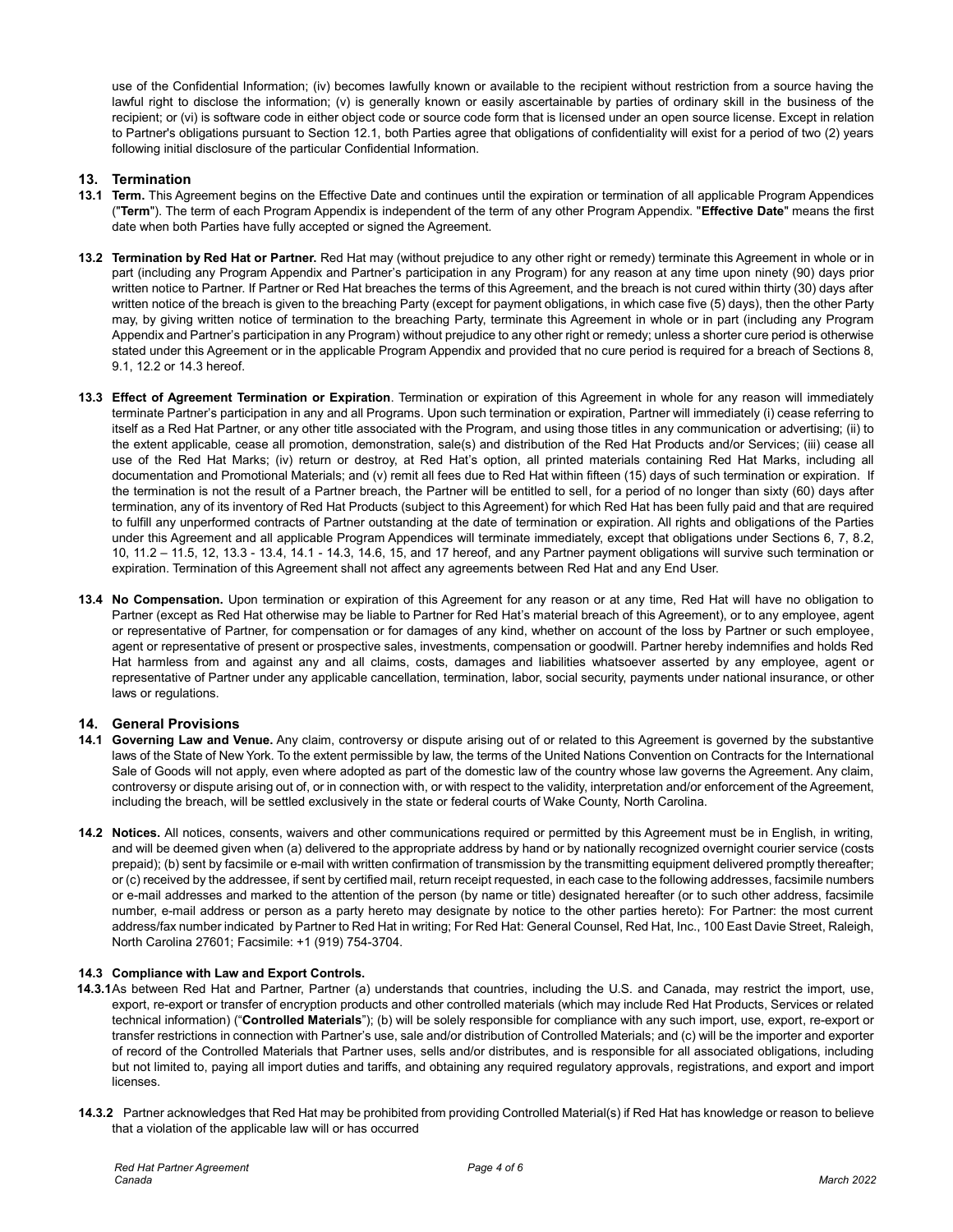- **14.3.4** Partner and its Affiliates and any other persons performing any activities related to this Agreement, will comply with all applicable laws and regulations including all applicable anti-corruption laws and regulations, such as the U.S. Foreign Corrupt Practices Act and the U.K. Bribery Act (collectively, the "**Anti-Corruption Laws**"), and will not engage in conduct that would cause Red Hat to violate any law or regulation including the Anti-Corruption Laws. None of Partner or its Affiliates, or any other persons performing activities related to this Agreement shall, directly or indirectly, offer, pay, promise to pay, or authorize the payment of anything of value to any government or public official to influence that government or public official in his or her official capacity, in order to retain or obtain business for Partner or Red Hat, or to secure any improper advantage for Partner or Red Hat. For purposes of this Agreement, government or public official includes employees and officers of a government agency, department or instrumentality, as well as the employees or officers of government-owned or government-controlled companies, public international organizations, political parties and candidates for political office. None of Partner or its Affiliates, or any other persons performing activities related to this Agreement shall, directly or indirectly, offer, promise or give a financial or other advantage to any person in order to induce the recipient to improperly perform any relevant function or activity, or to reward the recipient for the improper performance of any relevant function or activity, nor shall they solicit or accept a financial or other advantage from any person in exchange for the improper performance of any relevant function or activity. Partner will not submit any falsified documents or records to Red Hat. Partner will not permit its resellers or partners or any other third-party business partners (collectively, "**Supply Chain Entities**") acting on behalf of Partner in connection with the services performed under this Agreement to do anything that would violate or cause Red Hat to violate any law or regulation including the Anti-Corruption Laws. If Red Hat believes that Partner or any Supply Chain Entity has breached or may breach any of the provisions of this Section or a notice is provided pursuant to this Section, Red Hat may terminate the Agreement or suspend its performance without any liability to Partner. [Rearrange to 14.3.4]
- **14.3.3**As required by U.S. law, Partner represents and warrants that it: (a) understands that certain of the Controlled Materials are of U.S. origin and subject to export controls under the U.S. Export Administration Regulations (the "**EAR**"); (b) is not located in (or owned or controlled by any person or entity located in) any country listed in Country Group E:1 in Supplement No. 1 to part 740 of the EAR or by any person or entity listed on the U.S. Department of Treasury Office of Foreign Assets Control ("OFAC") list of Specially Designated Nationals and Blocked Persons ("SDNs") (and is not 50% or more owned or controlled by any one or more persons or entities identified on the SDN list); (c) will not export, re-export or transfer the Controlled Materials to (1) any prohibited destination, (2) anyone who has been prohibited from participating in U.S. export transactions by any federal agency of the U.S. government or (3) any end user who Partner knows or has reason to know will use them in the design, development or production of nuclear, chemical or biological weapons, or rocket systems, space launch vehicles, or sounding rockets, or unmanned air vehicle systems or any other prohibited use under the EAR; and (d) understands and agrees that if it is in the United States and exports, re-exports or transfers the Controlled Materials to eligible end users, it will, to the extent required by EAR Section 740.17(e), submit semi-annual reports to the U.S. Commerce Department's Bureau of Industry and Security, that include the name and address (including country) of each transferee.
- **14.3.5** Partner will not engage in any activity that is prohibited under the Anti-boycotting Act (50 USCA 2407) and the Restrictive Trade Practices or Boycotts Regulations of the EAR (set forth in 15 CFR Part 760) and shall comply with any applicable reporting requirements thereunder.
- **14.4 No Assignment.** This Agreement is only assignable by Partner with Red Hat's prior written consent. Any assignment made by Partner without Red Hat's prior written consent will be void and Red Hat will not be required to recognize the assignment. Red Hat may assign any or all of its rights and delegate or novate any or all of its obligations hereunder without the prior approval of Partner. At the request of Red Hat, Partner will execute any papers or documents reasonably necessary to give effect to such assignment or novation. Partner shall promptly notify Red Hat of any material change to its ownership structure.
- **14.5 Independent Contractor.** Partner and Red Hat are independent contractors for all purposes, without express or implied authority to bind the other. Neither Party nor its employees, agents or contractors is entitled to any employee benefits of the other. Each Party will be responsible for all costs and expenses incident to performing its business. Nothing in this Agreement shall be deemed to constitute a partnership or to create a relationship of principal and agent between the Parties for any purpose.
- **14.6 Force Majeure.** Neither Party will be liable for nonperformance or delays caused by acts of God, wars, riots, strikes, fires, floods, earthquakes, government restrictions, terrorist acts or other causes beyond its reasonable control. Upon the occurrence of any of the foregoing, the date of performance will be deferred for a period of time equal to the time lost by reason of the delay. This section does not relieve either Party of its obligation(s) to make payments.

## **15. Miscellaneous.**

.

(a) All headings contained in this Agreement are inserted for identification and convenience, and will not be deemed part of this Agreement for purposes of interpretation. (b) If any provision of this Agreement is held invalid or unenforceable for any reason, but would be valid and enforceable if appropriately modified, then such provision will apply with the modification necessary to make it valid and enforceable. If such provision cannot be so modified, the Parties agree that such invalidity will not affect the validity of the remaining provisions of the Agreement. (c) The delay or failure of either Party to exercise any rights hereunder will not constitute or be deemed a waiver or forfeiture of such rights. No waiver will be valid unless in writing and signed by an authorized representative of the Party against whom such waiver or forfeiture is sought to be enforced. (d) If there is a conflict between the Partner Terms and Conditions in this Appendix 1 and any applicable Program Appendix, Program Guide(s), End User License Agreement or any other Program literature, the terms will be interpreted in the following order (1) the applicable Program Appendix, (2) the Partner Terms and Conditions, (3) the End User License Agreement,and (4) the Program Guide. (e) Except as otherwise provided in Section 2, this Agreement may not be changed except by written instrument signed by authorized signatories of the Parties, that makes specific reference to this Agreement. (f) This Agreement may be executed in counterparts, each of which will be deemed an original and all of which will constitute one and the same instrument. The Parties may exchange electronic signatures and signature pages electronically and such signatures will be effective to bind the Parties. (g) The Parties acknowledge that they have each reviewed and participated in settling the terms of this Agreement. Furthermore, the Parties agree that any rule of construction